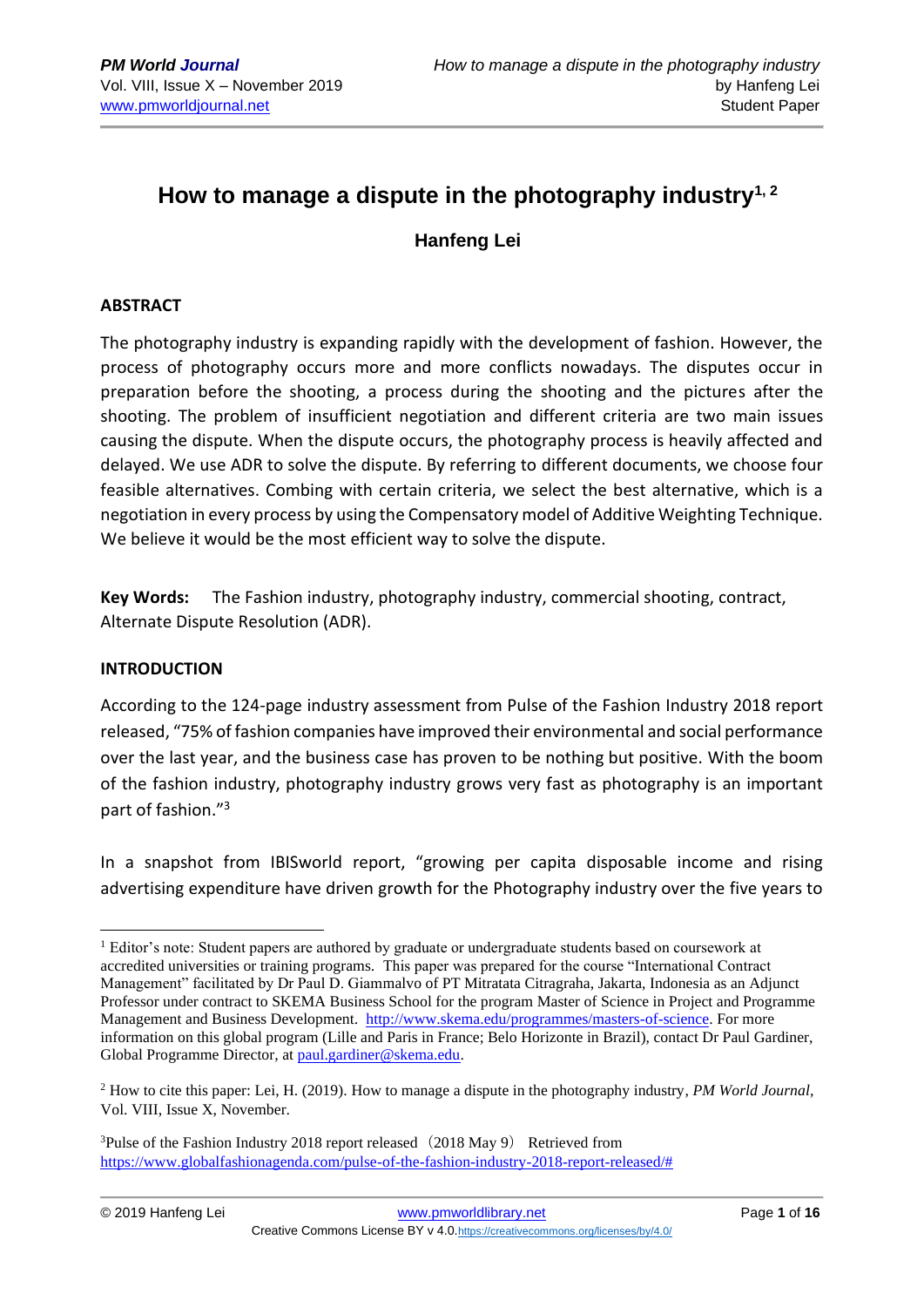2018, as both commercial photographers and portrait photographers have benefited from increased demand for their services. Industry revenue is expected to grow an annualized 1.9% to reach \$10.6 billion during the five-year period, which includes a 1.9% increase in 2018 alone. The photography industry is primarily composed of nonemployer industry operators. In 2018, IBISWorld estimates that 89.4% of total enterprises are nonemployers."<sup>4</sup>

Because of the fast growth of fashion and the need for photography, more and more conflicts occurred. For example, preparation before the shooting, a process during the shooting and the pictures after the shooting. Photography is a project. And it involves planning, controlling, risks management and checking. All of the processes in the projects related to the contract.

"Since commercial photography of fashion involves multiple interests, in the effective implementation of the contracting of the two parties, we must also do a good job of communicating the portrait rights of all models appearing in the photos. To avoid disputes, it is necessary to sign the various contracts. The drafting of the rules is to be communicated at the preparation stage."<sup>5</sup>

Brands sign the contracts with photographers or photography studio for decreasing or avoiding conflicts. However, even with the contract, there still are many disputes occurring in the whole photography program.

Why still has disputes with Photography Contracts?

| Objects |         | Definition                                                                                                                             | Photography        |  |
|---------|---------|----------------------------------------------------------------------------------------------------------------------------------------|--------------------|--|
| Project | Project | "An investment that requires a set of logically  <br>linked and coordinated activities performed over $\vert$ photography project is a | individual<br>Each |  |
|         |         | a finite period of time in order to accomplish a                                                                                       | project.           |  |
|         |         | unique result in support of the desired<br>outcome." <sup>6</sup>                                                                      |                    |  |

## The photography relates to project, program, asset, and portfolio:

<sup>&</sup>lt;sup>4</sup> Photography Industry in the US (2018 June) Retrieved from [https://www.ibisworld.com/industry-trends/market](https://www.ibisworld.com/industry-trends/market-research-reports/professional-scientific-technical-services/professional-scientific-technical-services/photography.html)[research-reports/professional-scientific-technical-services/professional-scientific-technical](https://www.ibisworld.com/industry-trends/market-research-reports/professional-scientific-technical-services/professional-scientific-technical-services/photography.html)[services/photography.html](https://www.ibisworld.com/industry-trends/market-research-reports/professional-scientific-technical-services/professional-scientific-technical-services/photography.html)

<sup>&</sup>lt;sup>5</sup> Why need a shooting agreement Retrieved from <https://lessaccounting.com/blog/free-photography-contracts/>

<sup>6</sup> GUILD OF PROJECT CONTROLS COMPENDIUM and REFERENCE (CaR) | Project Controls - planning, scheduling, cost management and forensic analysis (Planning Planet). (n.d.). Retrieved from <http://www.planningplanet.com/guild/gpccar/formal-disputes-resolution>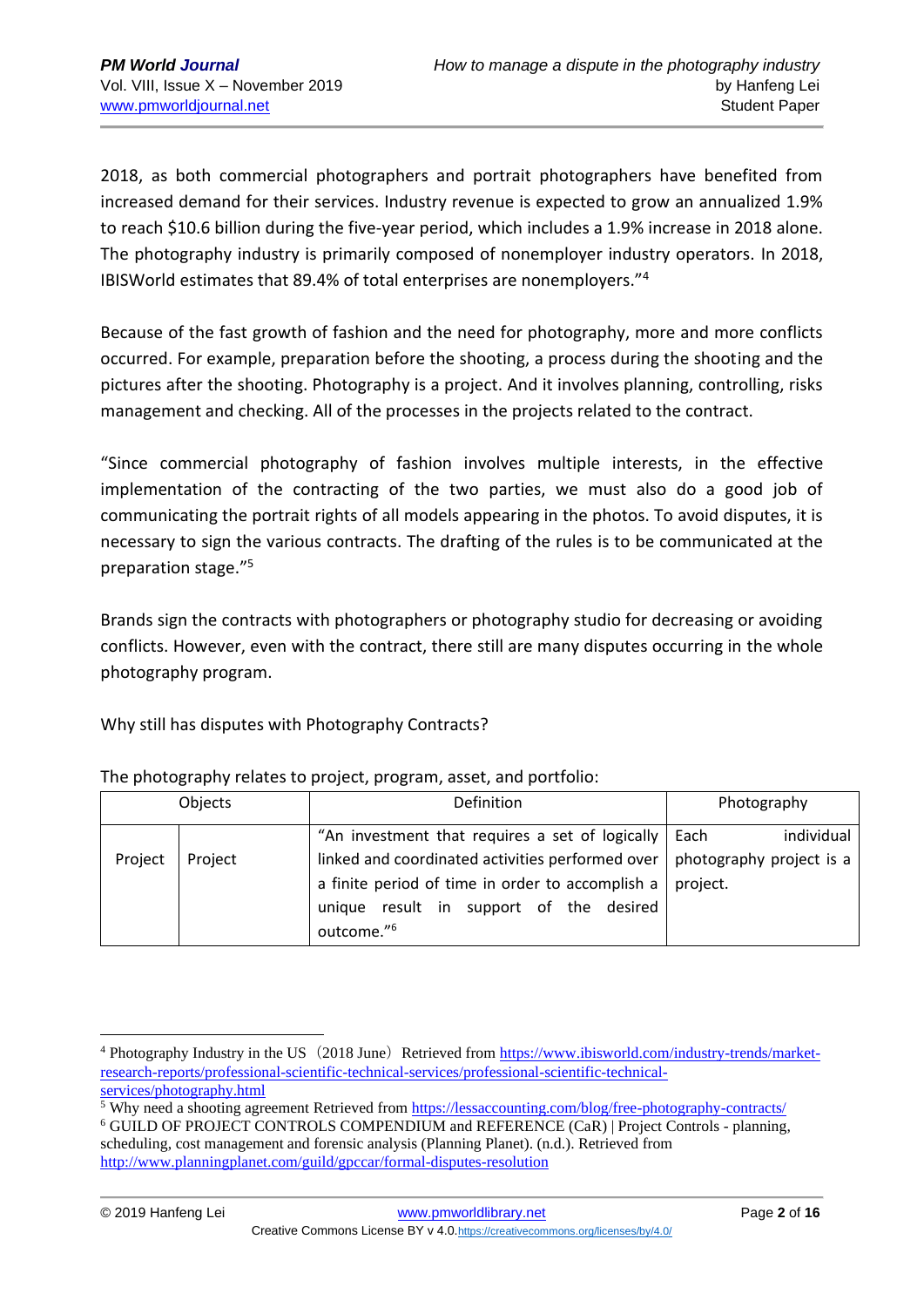|             |                         | "A group of related projects managed in a            | Sometimes<br>big<br>a         |  |  |
|-------------|-------------------------|------------------------------------------------------|-------------------------------|--|--|
|             | Program                 | coordinated way to obtain benefits and control       | photography<br>program        |  |  |
|             |                         | not available from managing them individually."7     | composed of<br>several        |  |  |
|             |                         |                                                      | projects.                     |  |  |
|             | Strategic               | Deliver assets and benefits that are directly linked | .Hire a top model or          |  |  |
|             | program                 | to attaining the sponsoring organization's future    | famous photographer for       |  |  |
|             |                         | state                                                | the shooting.                 |  |  |
|             | Operational             | Deliver assets and benefits that are critical to the | Maintenance<br>0f<br>the      |  |  |
| Program     | program                 | sponsoring organization's day to day operations      | lab<br>photo<br>and           |  |  |
|             |                         |                                                      | equipment.                    |  |  |
|             | Multi-Project           | Achieve synergies from projects with common          | Several brands shooting       |  |  |
|             | program                 | traits such as shared resources, similar clients or  | for one company.              |  |  |
|             |                         | product technology                                   |                               |  |  |
|             | Mega-Project            | Deliver a specific asset to the sponsoring           | A shooting contains many      |  |  |
|             | program                 | organization.                                        | top models at exotic          |  |  |
|             |                         |                                                      | locations.                    |  |  |
|             | Human Assets            | Controlled by HR                                     | members<br>Some<br>work       |  |  |
|             |                         |                                                      | together.                     |  |  |
|             | <b>Physical Assets</b>  | Controlled by either operation ("plan manager")      | There<br>is<br>lot<br>of<br>a |  |  |
|             |                         | or other functional entities such as "heavy          | photography equipment         |  |  |
|             |                         | equipment shop".                                     | for a shooting.               |  |  |
| Assets      | <b>Financial Assets</b> | Controlled by accounting or finance                  | Finance<br>department         |  |  |
|             |                         |                                                      | charges the cost.             |  |  |
|             | Intangible              | Difference between the company's book value          | The photography team          |  |  |
|             | Assets                  | and market capitalization value.                     | value<br>has<br>own<br>and    |  |  |
|             |                         |                                                      | reputation.                   |  |  |
|             |                         | The factor of minimizing the risk and maximizing     |                               |  |  |
|             |                         | the return. Any organization, be it owner or         | Plan or obtain the asset      |  |  |
| Portfolio I | Portfolio               | contractor has a portfolio of assets available to    | as much as possible           |  |  |
|             |                         | dedicate to project, with the objective being to     | before the project and        |  |  |
|             |                         | develop the best "mix" of projects which will        | allocate<br>the<br>asset      |  |  |
|             |                         | generate the most favorable return on those          | sufficiently.<br>Besides,     |  |  |
|             |                         | "assets".                                            | have a plan B when the        |  |  |
|             |                         |                                                      | asset is not available.       |  |  |

Table 1. The definitions of project, program, portfolio, and assets.<sup>8</sup>

"The purpose of a contract is to clearly set the rules of engagement, what is acceptable by both parties, and how to resolve possible conflicts. A clearly written contract will eliminate most

<sup>&</sup>lt;sup>7</sup>Definition of program Retrieved from<https://quizlet.com/155111884/project-management-exam-1-flash-cards/> <sup>8</sup> By Author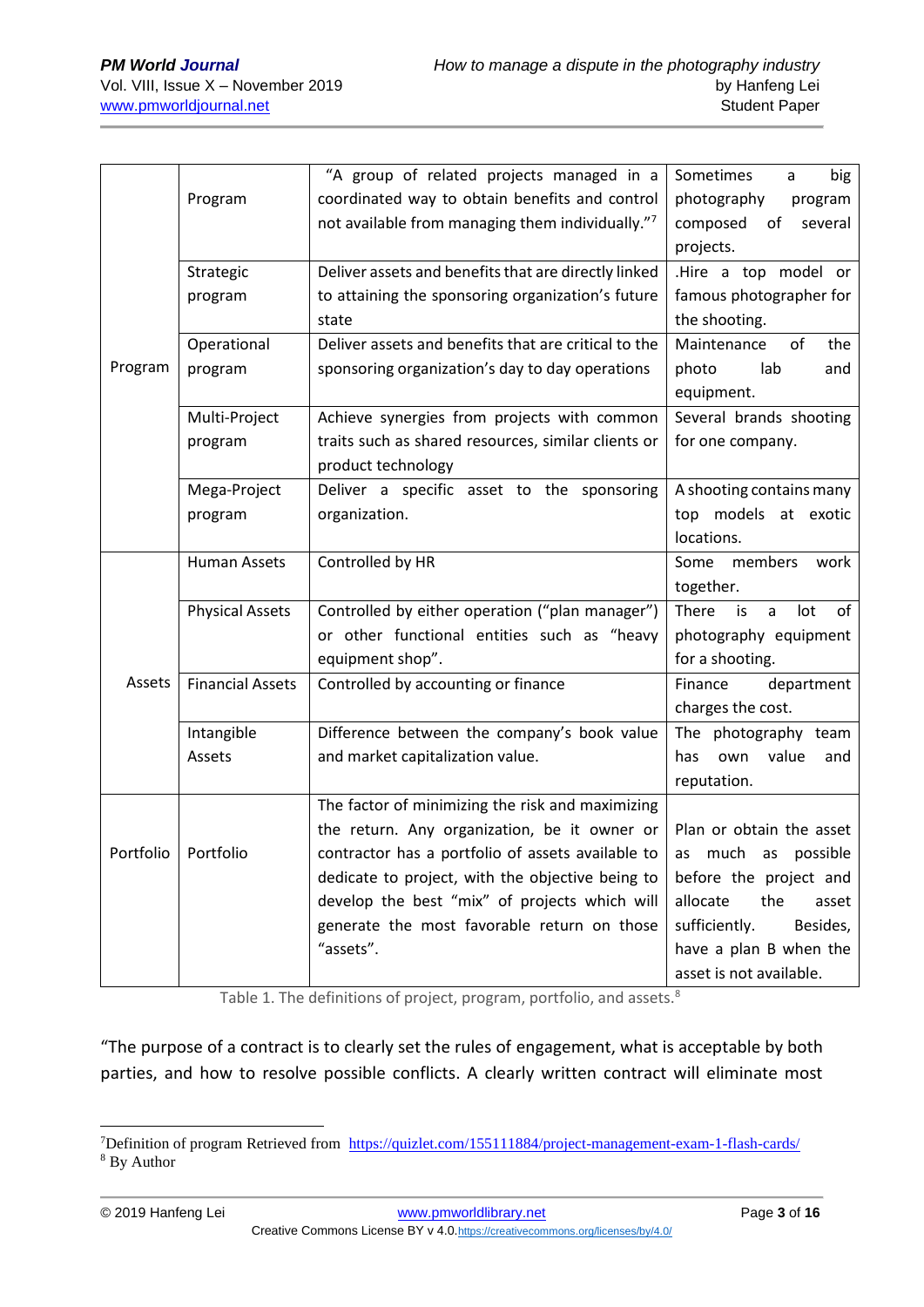future/possible miscommunications between you, the photographer, and the client."<sup>9</sup> Even two parties have the shooting agreement. But why there are many conflicts between them?

From the official contract, we can conclude that "General shooting agreement involves the seven contents: 1. The scope of Work, 2. Fees, 3. Work Product, 4. Indemnification, 5. Duty of Client, 6. Exclusive Photographer, 7. Model Release.<sup>10</sup> So I divide the whole project into three stages: 1. Communication before the shooting, 2. Processing during the shooting, 3. Checking after the shooting and paying.

Alternative Dispute Resolution (ADR) " is the procedure for settling disputes without litigation, such as arbitration, mediation or negotiation "<sup>11</sup>

For the commercial shooting, as the fashion industry is achieved worldwide and no specific regulation for the disputes, there are multiple jurisdictions possible when problems occur, and many people keep a different opinion. So ADR would be very helpful in the shooting contract conflict. Furthermore, as a lot of people involved the whole process and program, ADR is presented as a great tool to fix litigations. Indeed, it allows to solve geographical issues and to reduce the cost of classic conflicts resolution. On top of this, it often enables a speedier resolution.

For my research, I will use many real cases available, such as news, articles, videos, and events as often as possible to ensure the well-being of the project through my narrow focus.

As what I can see in my researches, there are more and more shooting contracts with fashion development, in my paper, I will focus on the scope of Commercial shooting. With Commercial shooting, I can be sure that there will be disputes following up. Since the definition and regulation of details are different in different parties, the importance to have a standard definition on cross-border contracts is high. Due to the different background and opinion, both parties would have different requirements, understanding, judging criteria and so on. With increasing the criteria of shooting and satisfaction between both parties, the need for disputes increases too. That's why we need alternate dispute resolution to solve

Through my research, I will answer How to solve/improve/ensure the weak points of commercial shooting contract of the fashion industry?

<sup>9</sup> Why need a shooting agreement Retrieved from <https://lessaccounting.com/blog/free-photography-contracts/> <sup>10</sup> The process of shooting Retrieved from https://improvephotography.com/wp-content/uploads/2015/10/IP-ShortFormGeneralPhotographyContract.pdf

<sup>&</sup>lt;sup>11</sup> What is Alternative Dispute Resolution? - FindLaw. (n.d.). Retrieved from <https://hirealawyer.findlaw.com/choosing-the-right-lawyer/alternative-dispute-resolution.htm>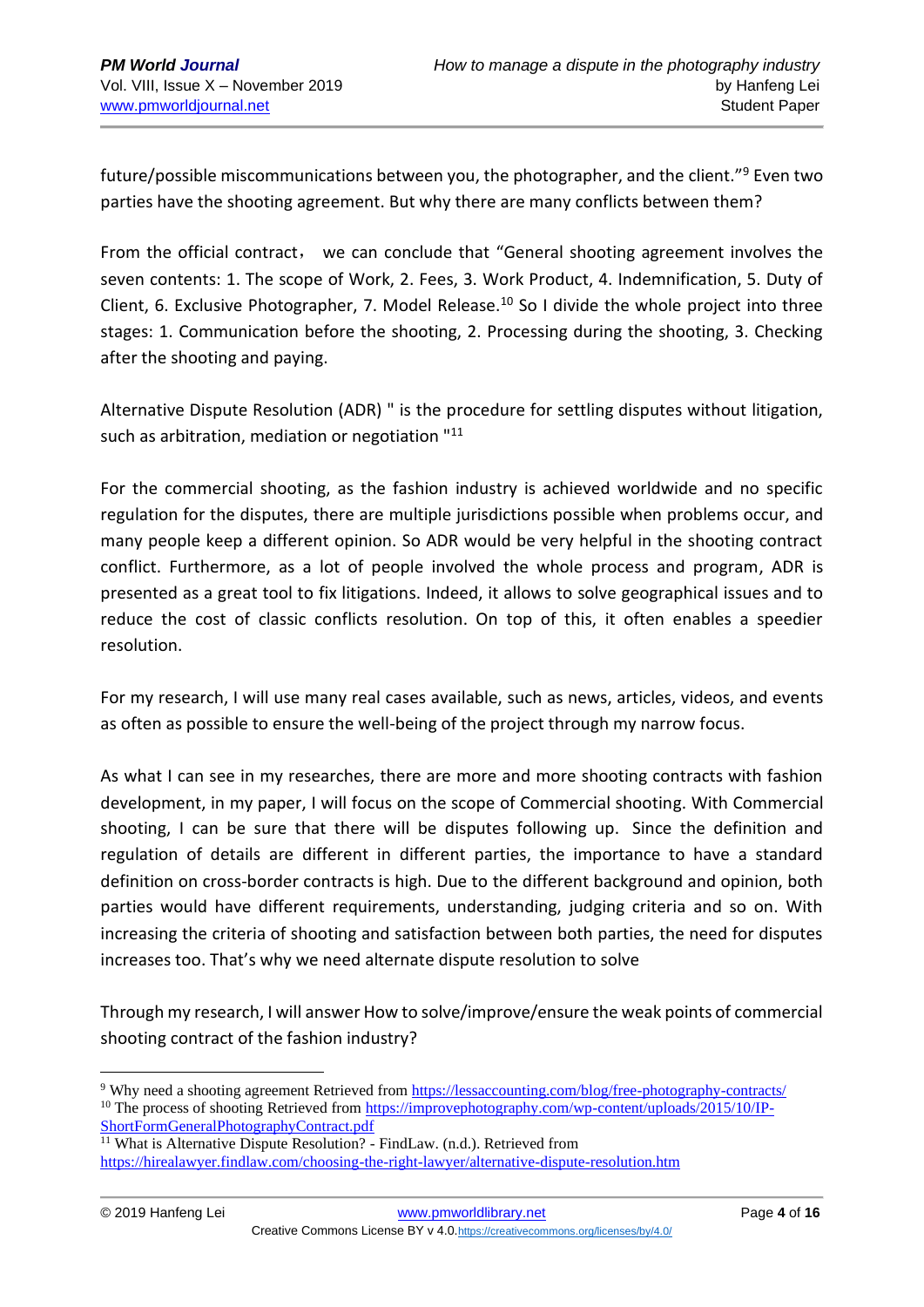As said before I will mainly focus on the commercial shooting contract disputes and how to solve its trouble when both contractors are in different position and opinion.



Figure 1. Five Why Method Root Cause Analysis<sup>12</sup>

"To secure your shooting opportunity, I strongly recommend that you take out a lease or shooting agreement with your landlord."<sup>13</sup> Besides, making sure the communication before the shooting is valid and you have the same criteria for checking the final production.

With a written agreement, each party knows exactly what is expected and will help to avoid any misunderstandings.

For us contract is an essential part of the 21st century, thanks to this we can interact with people from all over the world, which allow us to create trade we would never think about before, it also helps little companies to survive even when the local market collapse.

<sup>&</sup>lt;sup>12</sup> By Author

<sup>&</sup>lt;sup>13</sup> Have a shooting lease or shooting agreement Retrieved from [https://basc.org.uk/game-and](https://basc.org.uk/game-and-gamekeeping/shooting-leases-and-shooting-agreements/)[gamekeeping/shooting-leases-and-shooting-agreements/](https://basc.org.uk/game-and-gamekeeping/shooting-leases-and-shooting-agreements/)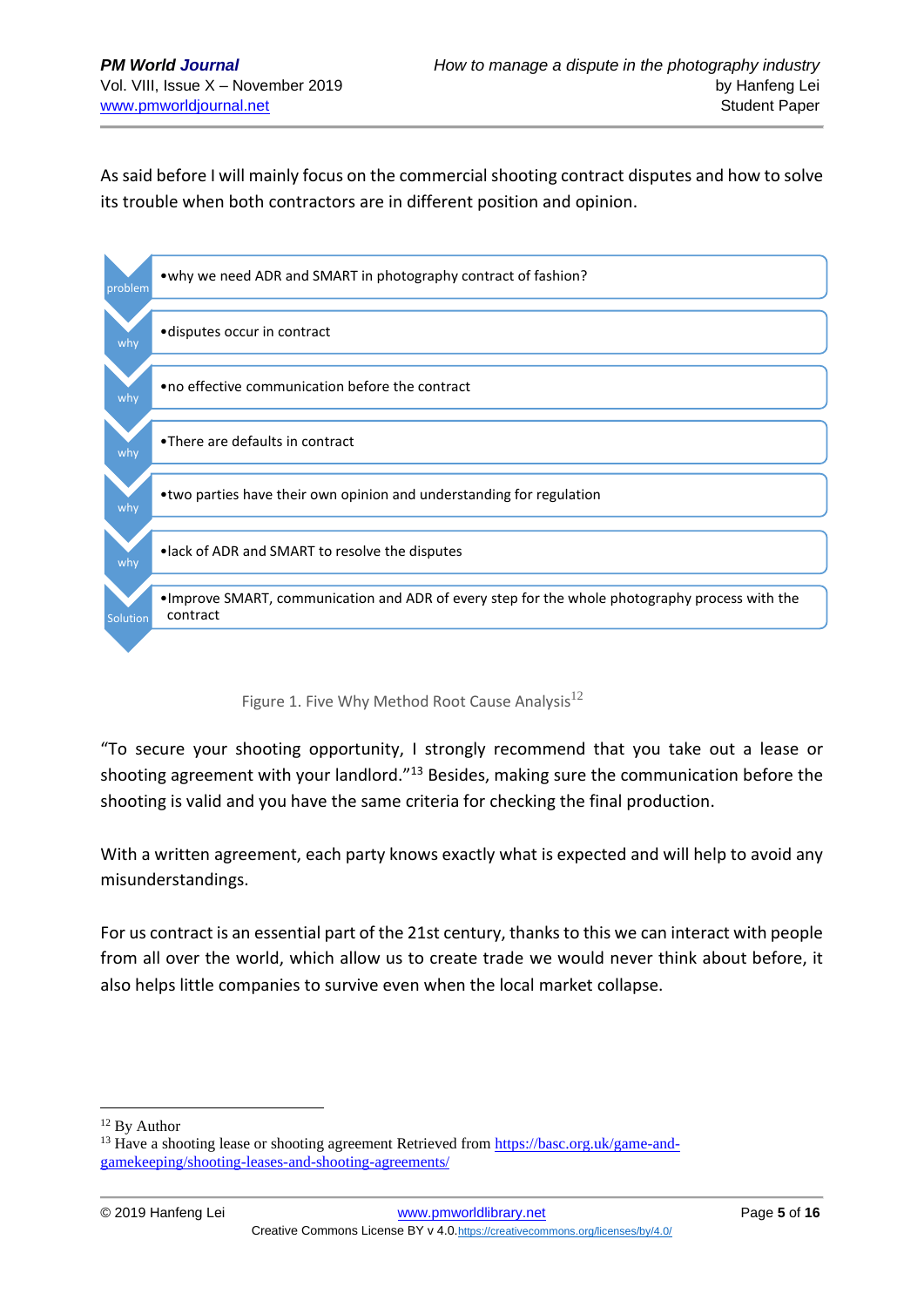That's why it is crucial for us to understand why and how to use ADR and SMART for contract and project disputes, may it be from the scammers, or not familiar commercial photography users whose mistakes might create trouble.

#### **METHODOLOGY**

#### **1. Problem definition**

The primary objective of this paper is to understand why conflicts and disputes occur in the project of shooting even two parties signed the contract before the initiation of the project and helped the people who will involve into a photography project improve the management skill and avoid or reduce the disputes. To reach this purpose, the paper is going to answer the following questions:

- **How do we improve ADR system regarding the photography project?**
- **What photography groups or companies need to strengthen so that can effectively manage the project?**
- **2. Feasible Alternatives and attributes**



Figure 2. Illustrating the Escalation Steps in the ADR Process<sup>14</sup>

<sup>&</sup>lt;sup>14</sup> Escalation Steps in the ADR Process Retrieved from [http://www.planningplanet.com/guild/gpccar/introduction](http://www.planningplanet.com/guild/gpccar/introduction-to-managing-project-controls)[to-managing-project-controls](http://www.planningplanet.com/guild/gpccar/introduction-to-managing-project-controls)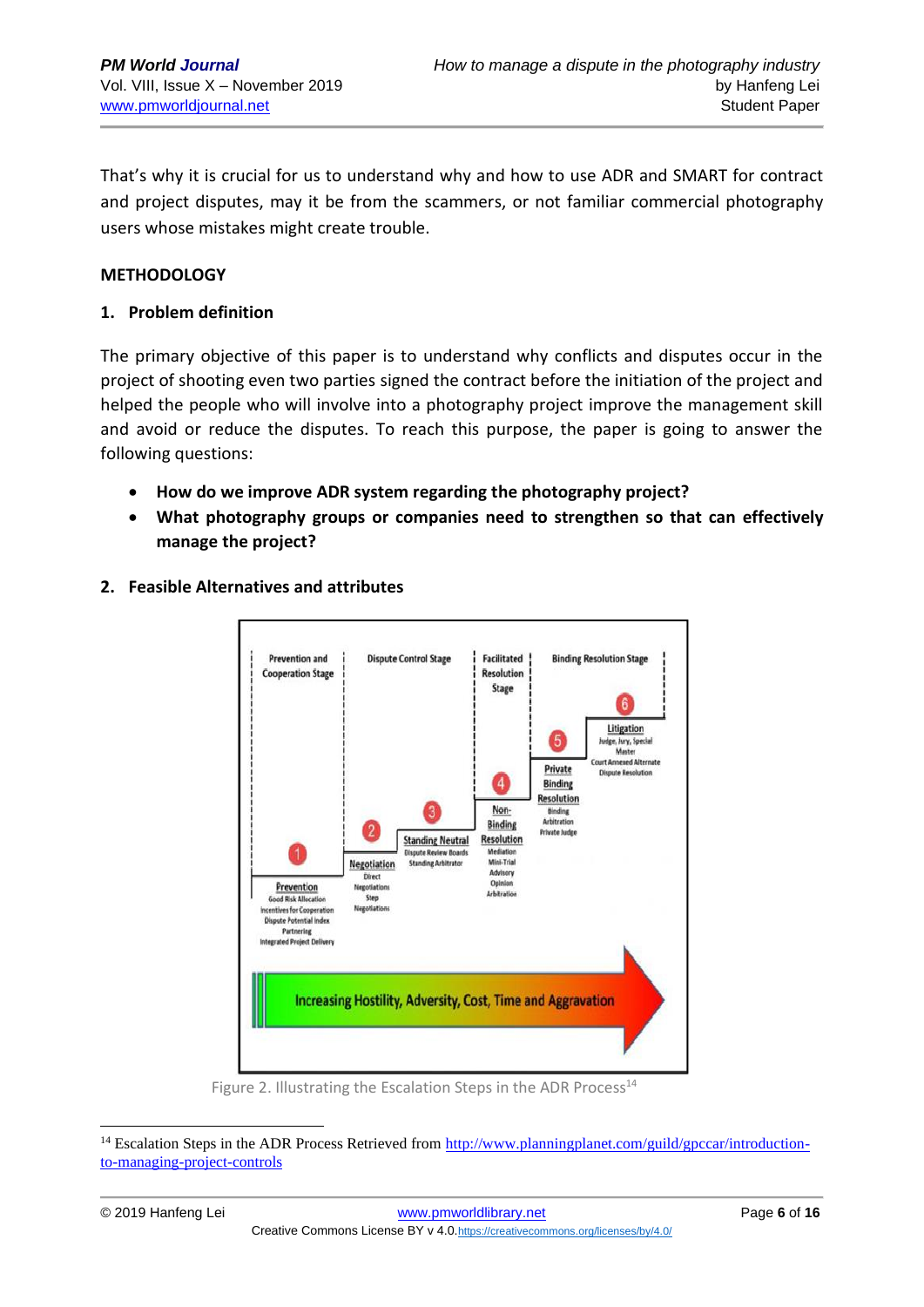According to the Guild of Project Controls Compendium & Reference (GPCCaR), the prevention is important, as it is the lowest cost, less time-consuming.

From this chart, we can see how important "Prevention" is. If photography contract and ADR are mature, all these complicated steps "negotiation, dispute review boarding, mediation, arbitration, judge" can be avoided.

Therefore, in the next stage, we are going to discuss further the improvement of ADR and photography contract.

With the increase of fashion photography, it is getting easier to do fashion business with brands or business partners, request and payment, we finish the deal, however, how about the issues which occur with the contract? In my research, I will see the main problems of contracts in a photography project or portfolio, and I will try to analyze them then give the solutions. I will use Multi-Attribute Decision Making, which is also called MADM, in my research to figure out the solutions to problems followed by photography project.

As ADR (alternative dispute resolution) is currently more and more used to settle cases and free up court trial dockets. And SMART is more and more used provide a more comprehensive definition of goal setting. In feasible alternatives solutions part, we propose:

- negotiation
- mediation
- collaborative law
- arbitration

## **3. Development of the Feasible Alternatives**

After discussing the possible alternatives of online conflict resolution, we will try to rank them from best to worst, taking into account quantitative and qualitative criteria.

1) In negotiation;We always try to negotiate first when the dispute occurs in a project, which could find the solution as soon as possible and we don't want to waste any resources. The negotiation involves in the communication of preparation, the disputes of photography contract, disputes occur during and after shooting.

2) In mediation: We hope someone could help to find a solution if there is no criteria for the disputes occur in the photography project. Especially, the two parties may have different criteria for one regulation.

3) In collaborative:With the help of collaborative, we wish to find the formal resolution when the project relates the big brand or heavy cost.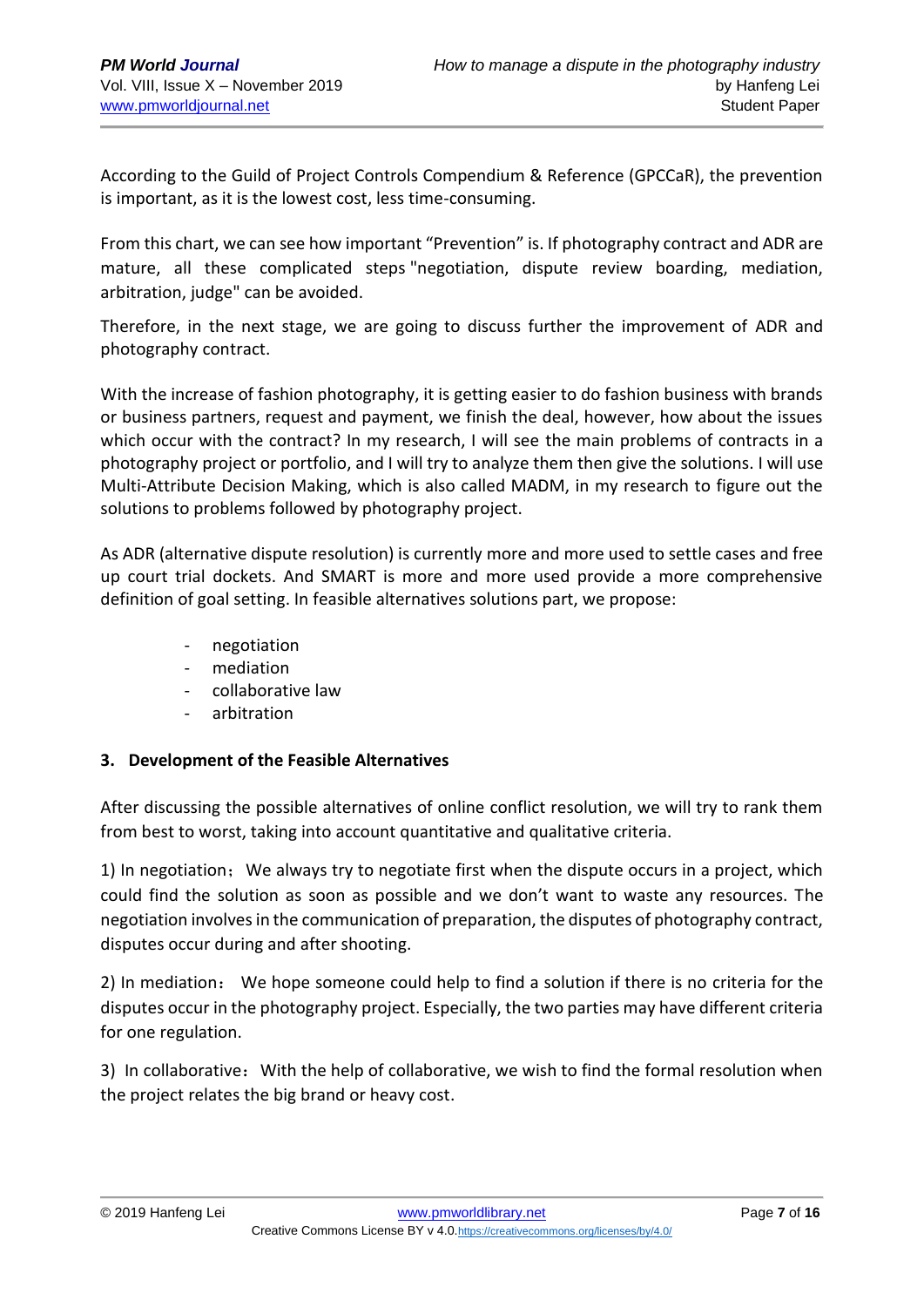4) In arbitration: "Arbitrations often occur because parties to contracts agree that any future dispute concerning the agreement will be resolved by arbitration."<sup>15</sup>

#### **4. Selection of criteria**

In order to analyze the four options that we have detailed before as to which is the most appropriate way to resolve commercial contract disputes, we will use MADM technology and the SMART GOALS to eliminate any bad alternatives.

Attributes are the standard by which we make judgments:

#### **1) Flexibility**

We take into consideration whether there is a flexible solution mechanism to make the problem simple when the situation becomes complicated, to solve it quickly.

#### **2) Feasibility**

We question the feasibility of the program, and the solutions required for different disputes are different. When we are using the solution, we hope that the method is suitable and can solve the problem.

#### **3) Time-saving**

We need time. In the process of a project, time management is an important aspect, and we need to consider the impact of the length of time reflected on the project and then make efforts on the project.

## **4) Simplicity**

Simplicity means fewer steps in the procedure and less challenging. When we simplify things, we will clearly discover the clues of development and stay focus on the goals and reduce unnecessary tasks.

#### **5) Rational Results**

When we want to have a reasonable result, we will think about how we can act to achieve our expectations, so that we can save time and work in intermediate steps and have a positive influence.

#### **6) Specific**

"The goal before planning should be well defined and clear to anyone that has a basic knowledge of the project.

#### **7) Measurable**

Know if the goal is obtainable and how far away completion is and find out when you have achieved your goal.

<sup>&</sup>lt;sup>15</sup>Arbitration Retrieved fro[m https://en.wikipedia.org/wiki/Alternative\\_dispute\\_resolution](https://en.wikipedia.org/wiki/Alternative_dispute_resolution)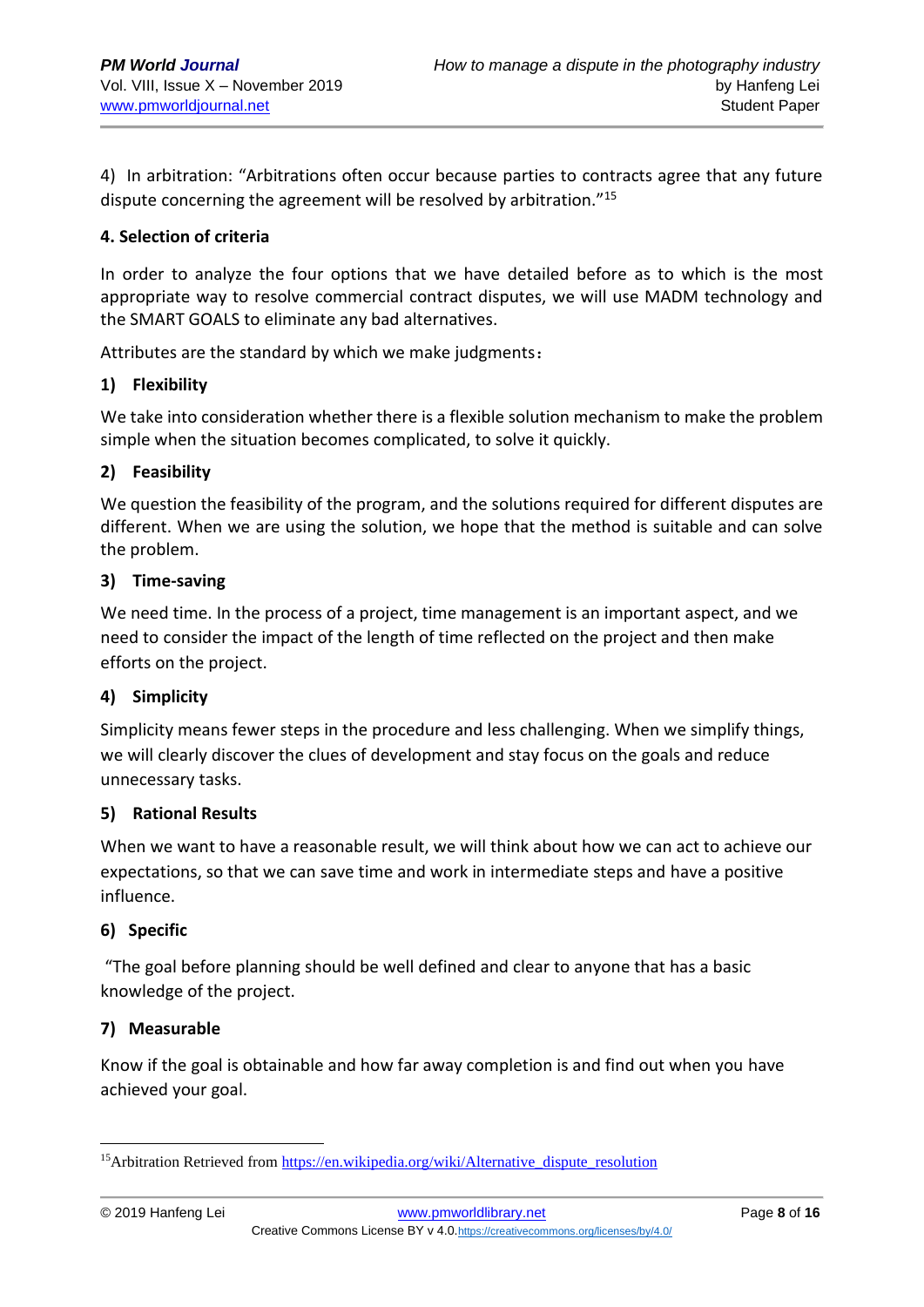## **8) Agreed Upon**

Agreement with all the stakeholders what the goals should be.

#### **9) Realistic**

Within the availability of resources, knowledge and time

#### **10) Trackable**

For whatever goal or objective you have, the first thing you should think about is how to track it."<sup>16</sup>

| <b>Attributes</b> | Negotiation    | Mediation      | Collaborative  | Arbitration    |
|-------------------|----------------|----------------|----------------|----------------|
| Flexibility       | 3              | 3              | $\overline{2}$ | $\,1$          |
| Feasibility       | 3              | $\overline{2}$ | $\overline{2}$ | $\overline{2}$ |
| <b>Time</b>       | $\overline{2}$ | $\overline{2}$ | $\overline{2}$ | $\mathbf 1$    |
| Simplicity        | $\overline{2}$ | $\overline{2}$ | $\overline{2}$ | $\mathbf{1}$   |
| Results           | $\overline{2}$ | $\overline{2}$ | $\overline{2}$ | $\overline{2}$ |
| Specific          | 3              | $\overline{2}$ | $\overline{3}$ | 3              |
| Measurable        | $\overline{2}$ | $\overline{2}$ | 3              | $\overline{3}$ |
| Agreed upon       | 3              | 3              | 3              | 3              |
| Realistic         | 3              | $\overline{2}$ | $\overline{2}$ | $\sqrt{2}$     |
| Trackable         | 3              | $\overline{2}$ | $\overline{2}$ | $\mathbf{1}$   |

Table 2.<sup>17</sup>

<sup>17</sup> By author

<sup>&</sup>lt;sup>16</sup> SMART GOALS Retrieved from<https://www.projectsmart.co.uk/smart-goals.php>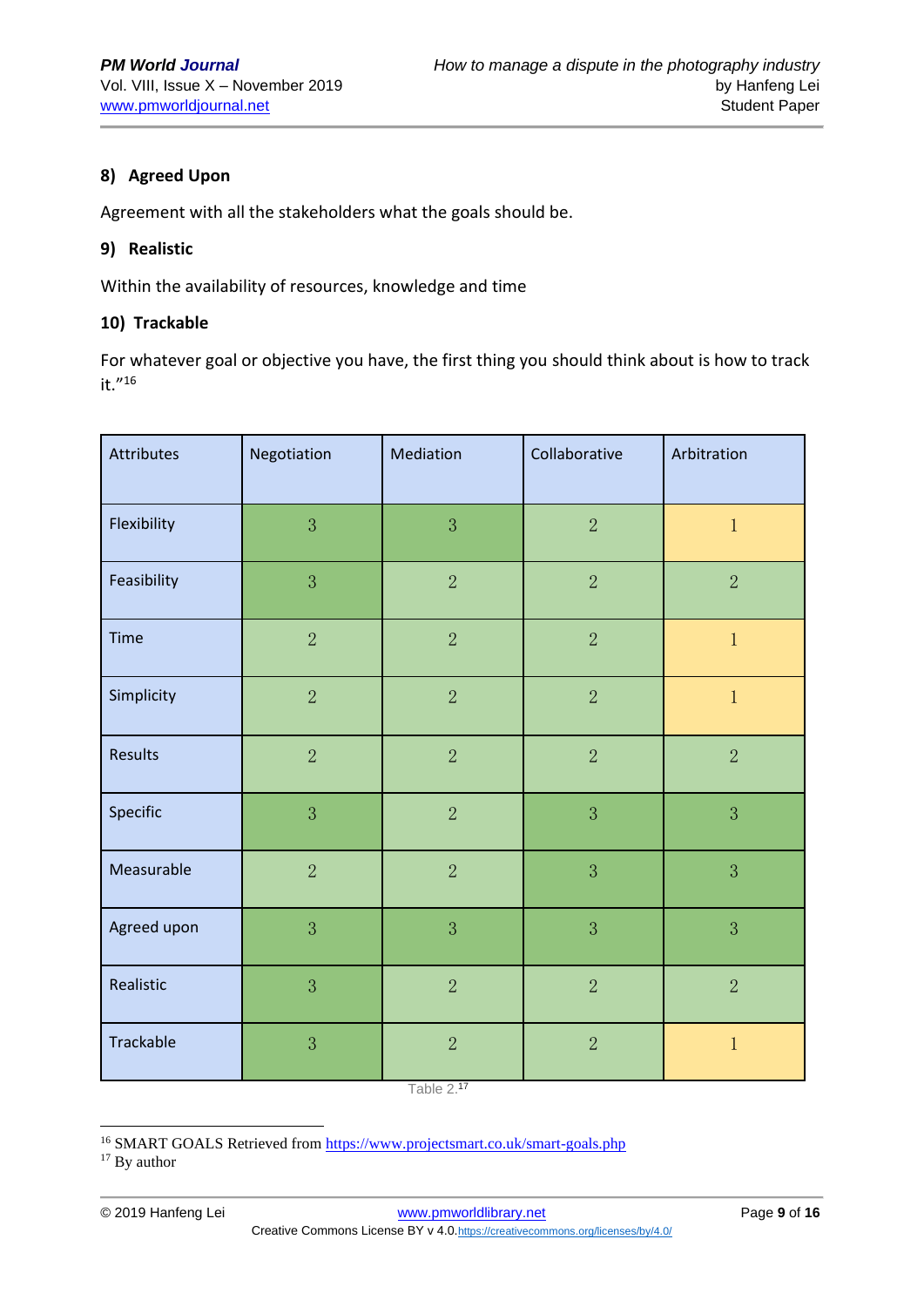Attributes:

0 = Highly unlikely to satisfy goals and objectives

1 = Unlikely to satisfy goals and objectives

2 = Likely to satisfy goals and objectives

3 = Highly likely to satisfy goals and objectives

| Attributes  | Negotiation | Mediation | Collaborative | Arbitration |
|-------------|-------------|-----------|---------------|-------------|
| Flexibility | 1.00        | 1.00      | 0.67          | 0.33        |
| Feasibility | 1.00        | 0.67      | 0.67          | 0.67        |
| <b>Time</b> | 0.67        | 0.67      | 0.67          | 0.33        |
| Simplicity  | 0.67        | 0.67      | 0.67          | 0.33        |
| Results     | 0.67        | 0.67      | 0.67          | 0.67        |
| Specific    | 1.00        | 0.67      | 1.00          | 1.00        |
| Measurable  | 0.67        | 0.67      | 1.00          | 1.00        |
| Agreed upon | 1.00        | 1.00      | 1.00          | 1.00        |
| Realistic   | 1.00        | 0.67      | 0.67          | 0.67        |
| Trackable   | $1.00$      | 0.67      | 0.67          | 0.33        |
| Total       | 8.68        | 7.36      | 7.69          | 6.33        |

Table 3. MADM Compensatory model<sup>18</sup>

<sup>18</sup> By Author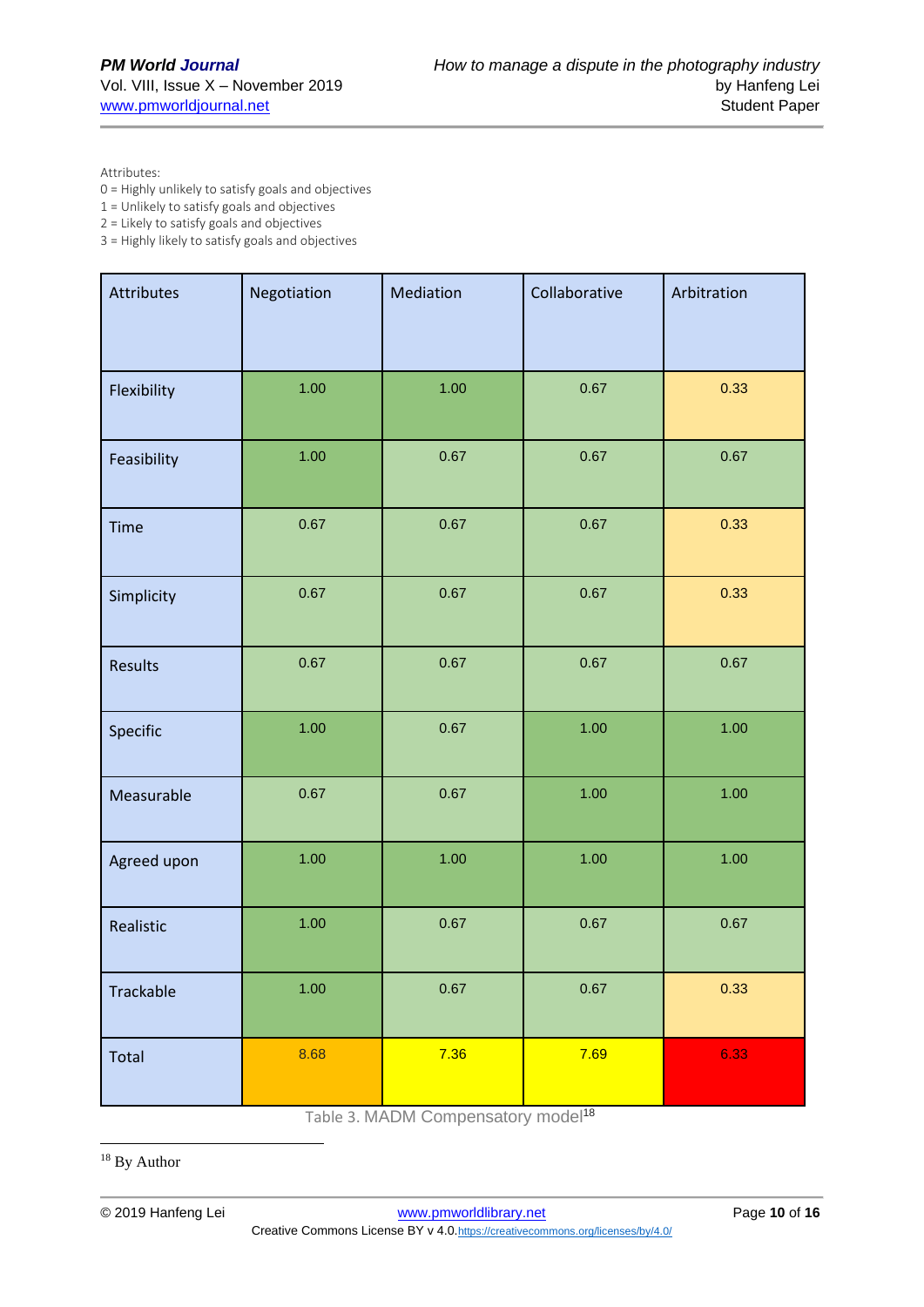#### **FINDINGS**

#### **1. Analysis and comparison of the alternatives**

Then we set undesirable scenario=0, (attribute value-worst case)/(best case-worst case), to calculate the score in each cell,

For example, solution (A), the flexibility is 3, Highly likely to satisfy goals and objectives. Therefore, we get the formula: (3-0)/(3-0)=1.00

| Attributes     | Relative<br>Rank | Weight<br>(Z) | Negotiation<br>(A) | $(Z)^*(A)$ | Mediation<br>(B) | $(Z)^*(B)$ | Collaborative<br>(C) | $(Z)^*(C)$ | Arbitration<br>(D) | $\overline{a}$ |
|----------------|------------------|---------------|--------------------|------------|------------------|------------|----------------------|------------|--------------------|----------------|
| Flexibility    | $\overline{4}$   | 0.13          | 1.00               | 0.13       | 1.00             | 0.13       | 0.67                 | 0.09       | 0.33               |                |
| Feasibility    | $\overline{5}$   | 0.55          | 1.00               | 0.55       | 0.67             | 0.37       | 0.67                 | 0.37       | 0.67               |                |
| Time           | $\boldsymbol{9}$ | 0.04          | 0.67               | 0.27       | 0.67             | 0.27       | 0.67                 | 0.27       | 0.33               |                |
| Simplicity     | 10               | 0.02          | 0.67               | 0.01       | 0.67             | 0.01       | 0.67                 | 0.01       | 0.33               |                |
| Results        | $\overline{7}$   | 0.07          | 0.67               | 0.05       | 0.67             | 0.05       | 0.67                 | 0.05       | 0.67               |                |
| Specific       | $\overline{2}$   | 0.16          | 1.00               | 0.16       | 0.67             | 0.1        | 1.00                 | 0.16       | 1.00               |                |
| Measurable     | $\mathbf{3}$     | 0.15          | 0.67               | 0.1        | 0.67             | 0.1        | 1.00                 | 0.15       | 1.00               |                |
| Agreed<br>upon | $\mathbf{1}$     | 0.18          | 1.00               | 0.18       | 1.00             | 0.18       | 1.00                 | 0.18       | 1.00               |                |
| Realistic      | $\,6\,$          | 0.09          | 1.00               | 0.09       | 0.67             | 0.06       | 0.67                 | 0.06       | 0.67               |                |
| Trackable      | $\bf 8$          | 0.05          | 1.00               | 0.05       | 0.67             | 0.03       | 0.67                 | 0.03       | 0.33               |                |
| Sum            | 55               | $\mathbf{1}$  | 8.68               | 1.59       | 7.36             | 1.3        | 7.69                 | 1.37       | 6.33               |                |
|                |                  |               |                    |            |                  |            |                      |            |                    |                |

Table 4. MADM Compensatory model<sup>19</sup>

<sup>&</sup>lt;sup>19</sup> By author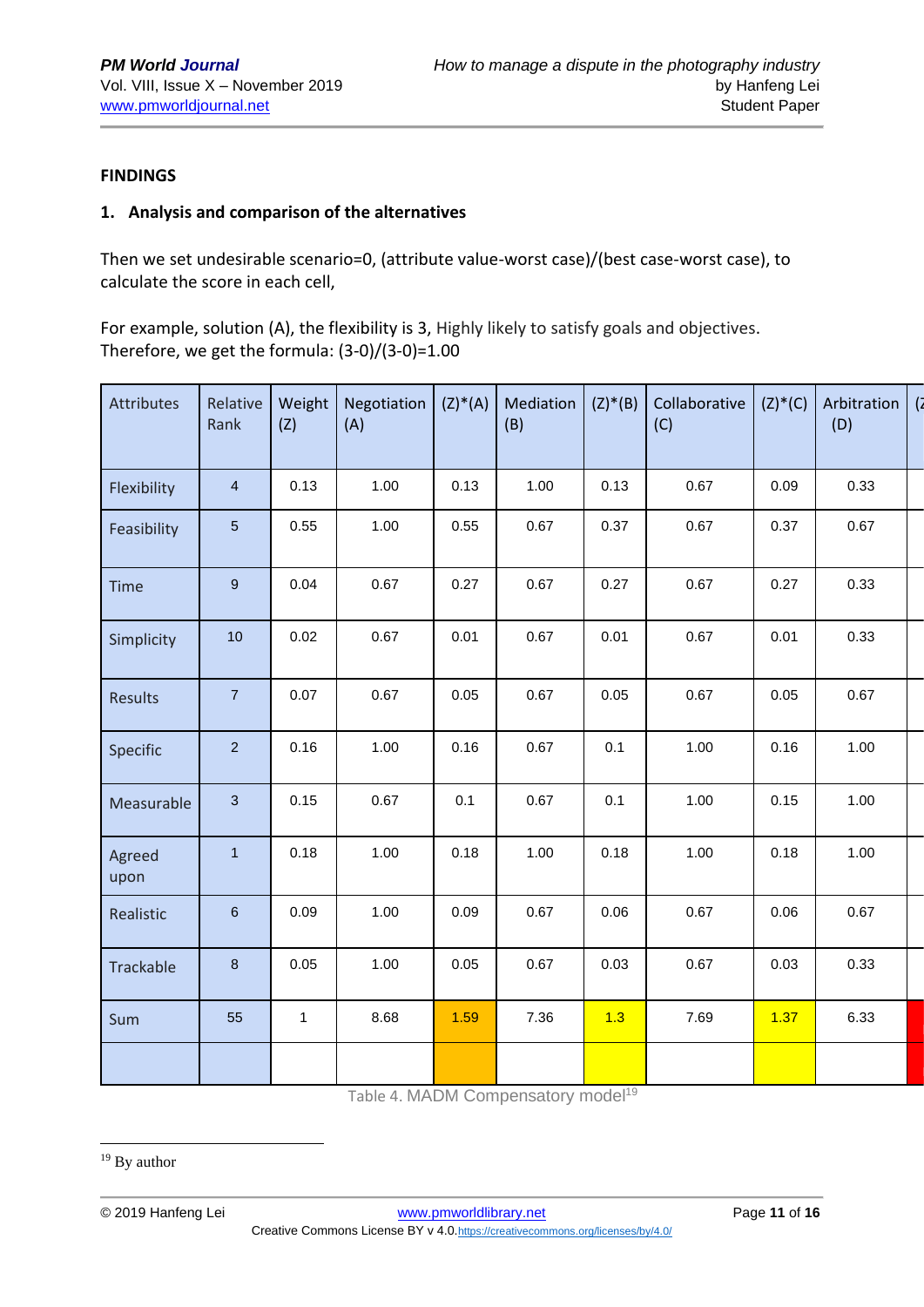As can be seen from table 4, Negotiation has higher scores of attracting talents than Collaborative in Flexibility, Feasibility, Realistic, and Trackable. Negotiation performs much well in Job Prospects; however, Negotiation has a lower score on Measurable.

### **2. Selection of the preferred alternative**

Based on the literature review, disjunctive method and the additive weighting analyses, it is clear that France has more competencies to attract international project team member than China with better perform in five out of six criteria, only fell back in Job Prospects due to the significant influence of the rising economic power of China.

#### **3. Performance monitoring and optimization**

To track the feasibility and performance of the solution we recommended, we will use the Pareto Analysis to keep monitoring the factors that have a critical impact on ADR and should be optimized. We will take some factors which cause the performance of the solution decline into consideration and evaluation, such as the frequency of occurrences of over Negotiation, Mediation, Collaborative, and Arbitration. Monitoring the performance of the ADR by using this method, we can find out which element (causes) should be addressed first from the Pareto Analysis Chart.

Before using Pareto Analysis method, we need to:

- 1) Collect data and related data for different analysis factors.
- 2) Form a statistical summary of the frequency of occurrences of these factors(causes) as a percentage.
- 3) Prepare the Pareto Analysis table, where the rows in decreasing order of importance of the elements (i.e., the most important element first).

|                           | Negotiation | Mediation | Collaborative | Arbitration |
|---------------------------|-------------|-----------|---------------|-------------|
| Frequency                 | a           | b         | с             | d           |
| Percentage of occurrences | ν%          | w%        | $x\%$         | y%          |

Table 5. Pareto Analysis table<sup>20</sup>

Then we need to draw the Before-and-After Analysis Using Comparative Pareto Chart:

4) Plot the information in the Pareto Analysis Chart.

- Plot a curve with elements on x- and cumulative percentage of occurrences on the yaxis.

<sup>20</sup> By Author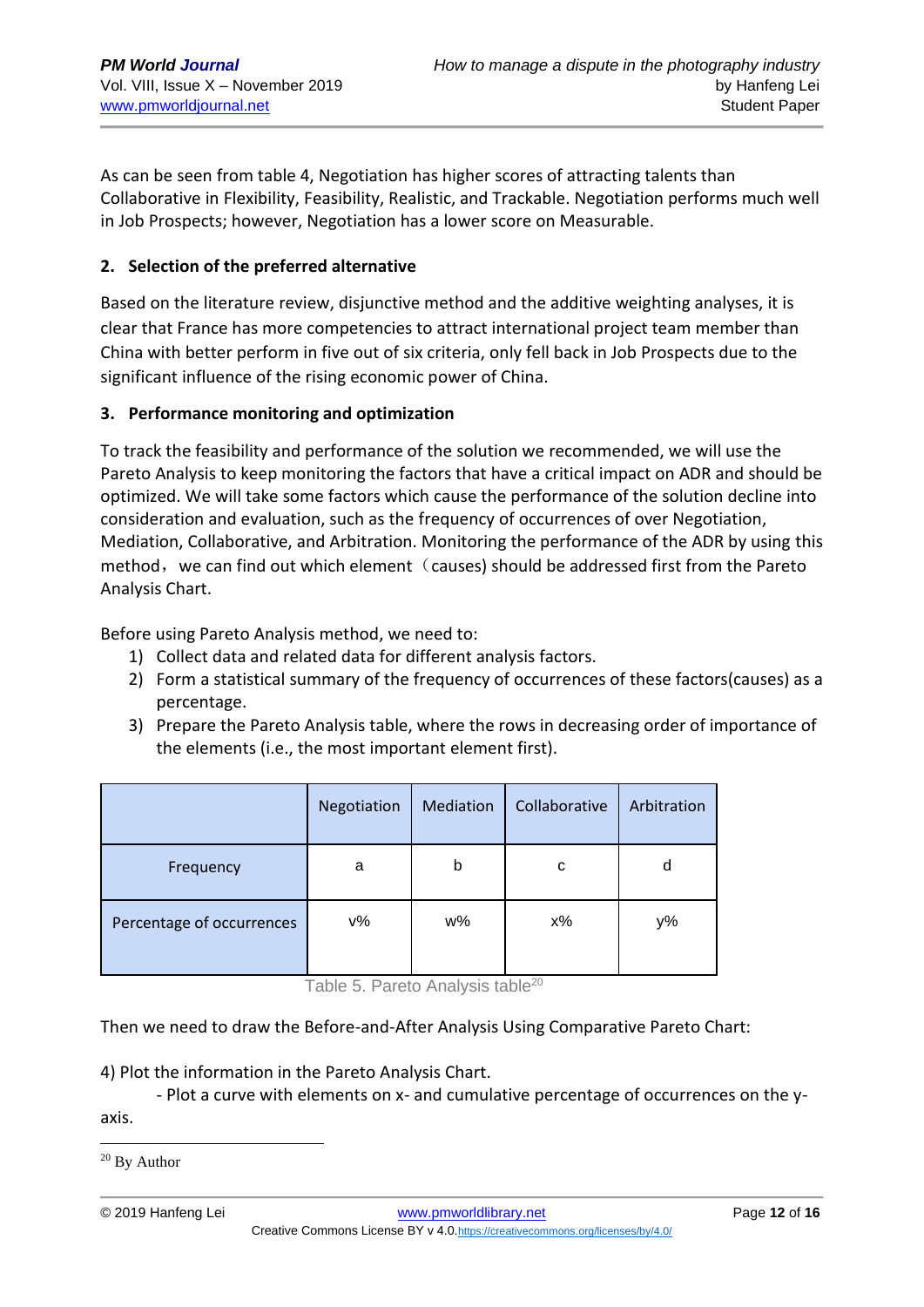

## - Plot a bar graph with elements on x- and percent frequency on the y-axis.



As the chart shows, we can say Negotiation is definitely the best way to deal with the dispute in the Photography Project and can solve almost 35% of the dispute.

## **CONCLUSIONS**

In this paper, we mainly take some research into the dispute resolution in Photography industry, regarding the rapid development of the fashion industry. We answer two principal questions: How do we improve ADR system regarding the photography project? And what photography groups or companies need to strengthen so that can effectively manage the project?

<sup>21</sup> By Author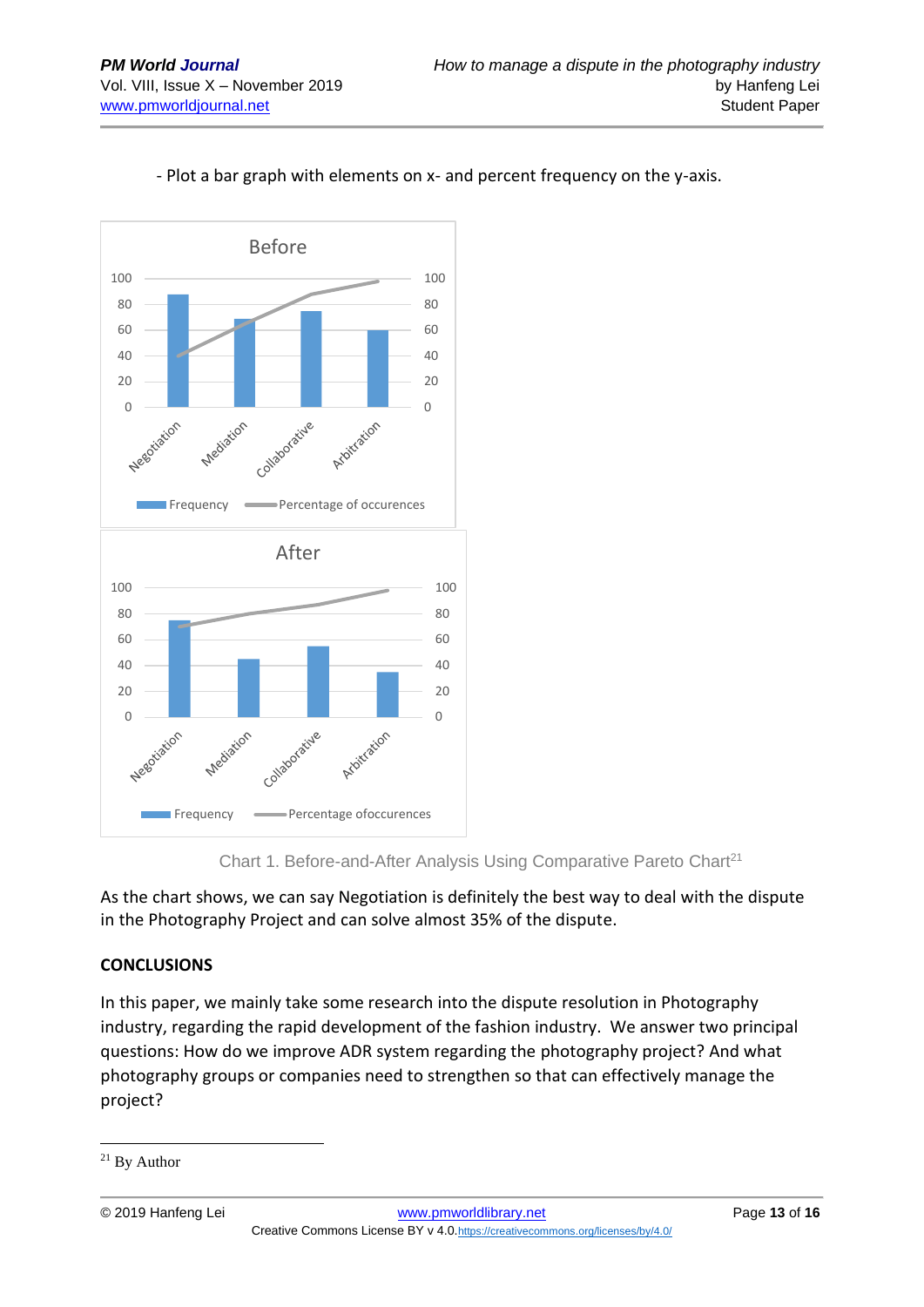We figure out four main ways of dispute resolution, they are:

- 1) Negotiation
- 2) Mediation
- 3) Collaborative
- 4) Arbitration

Then we introduce difference attributes of flexibility, feasibility, time, simplicity, results, specific, measurable, agreed upon, realistic and trackable. We use the additive weighing method to measure different alternatives. Then we found the most efficient method for dispute resolution is a negotiation. And we also have the second, third and last choice if negotiation does not work.

#### **BIBLIOGRAPHY**

- 1. Pulse of the Fashion Industry 2018 report released (2018 May 9) Retrieved from [https://www.globalfashionagenda.com/pulse-of-the-fashion-industry-2018-report-released/#](https://www.globalfashionagenda.com/pulse-of-the-fashion-industry-2018-report-released/)
- 2. Photography Industry in the US (2018 June) Retrieved from [https://www.ibisworld.com/industry-trends/market-research-reports/professional-scientific](https://www.ibisworld.com/industry-trends/market-research-reports/professional-scientific-technical-services/professional-scientific-technical-services/photography.html)[technical-services/professional-scientific-technical-services/photography.html](https://www.ibisworld.com/industry-trends/market-research-reports/professional-scientific-technical-services/professional-scientific-technical-services/photography.html)
- 3. Have a shooting lease or shooting agreement Retrieved from [https://basc.org.uk/game-and](https://basc.org.uk/game-and-gamekeeping/shooting-leases-and-shooting-agreements/)[gamekeeping/shooting-leases-and-shooting-agreements/](https://basc.org.uk/game-and-gamekeeping/shooting-leases-and-shooting-agreements/)
- 4. The definition of commercial shooting Retrieved from <https://baike.baidu.com/item/%E5%95%86%E4%B8%9A%E6%91%84%E5%BD%B1/8088807>
- 5. Why need a shooting agreement Retrieved from [https://lessaccounting.com/blog/free](https://lessaccounting.com/blog/free-photography-contracts/)[photography-contracts/](https://lessaccounting.com/blog/free-photography-contracts/)
- 6. The process of shooting Retrieved from <https://dc.pconline.com.cn/916/9161624.html>
- 7. What Are Contract Disputes? Retrieved from [http://www.legalmatch.com/law](http://www.legalmatch.com/law-library/article/contract-dispute-lawyers.html)[library/article/contract-dispute-lawyers.html](http://www.legalmatch.com/law-library/article/contract-dispute-lawyers.html)
- 8. What is Alternative Dispute Resolution? FindLaw. (n.d.). Retrieved from https://en.wikipedia.org/wiki/Alternative\_dispute\_resolution
- 9. Shooting contract templet Retrieved from [http://static1.squarespace.com/static/563a5275e4b06712a1161fe0/t/565cc6ade4b02fbb0a54](http://static1.squarespace.com/static/563a5275e4b06712a1161fe0/t/565cc6ade4b02fbb0a54d073/1448920749749/General+Photography+Contract.pdf) [d073/1448920749749/General+Photography+Contract.pdf](http://static1.squarespace.com/static/563a5275e4b06712a1161fe0/t/565cc6ade4b02fbb0a54d073/1448920749749/General+Photography+Contract.pdf)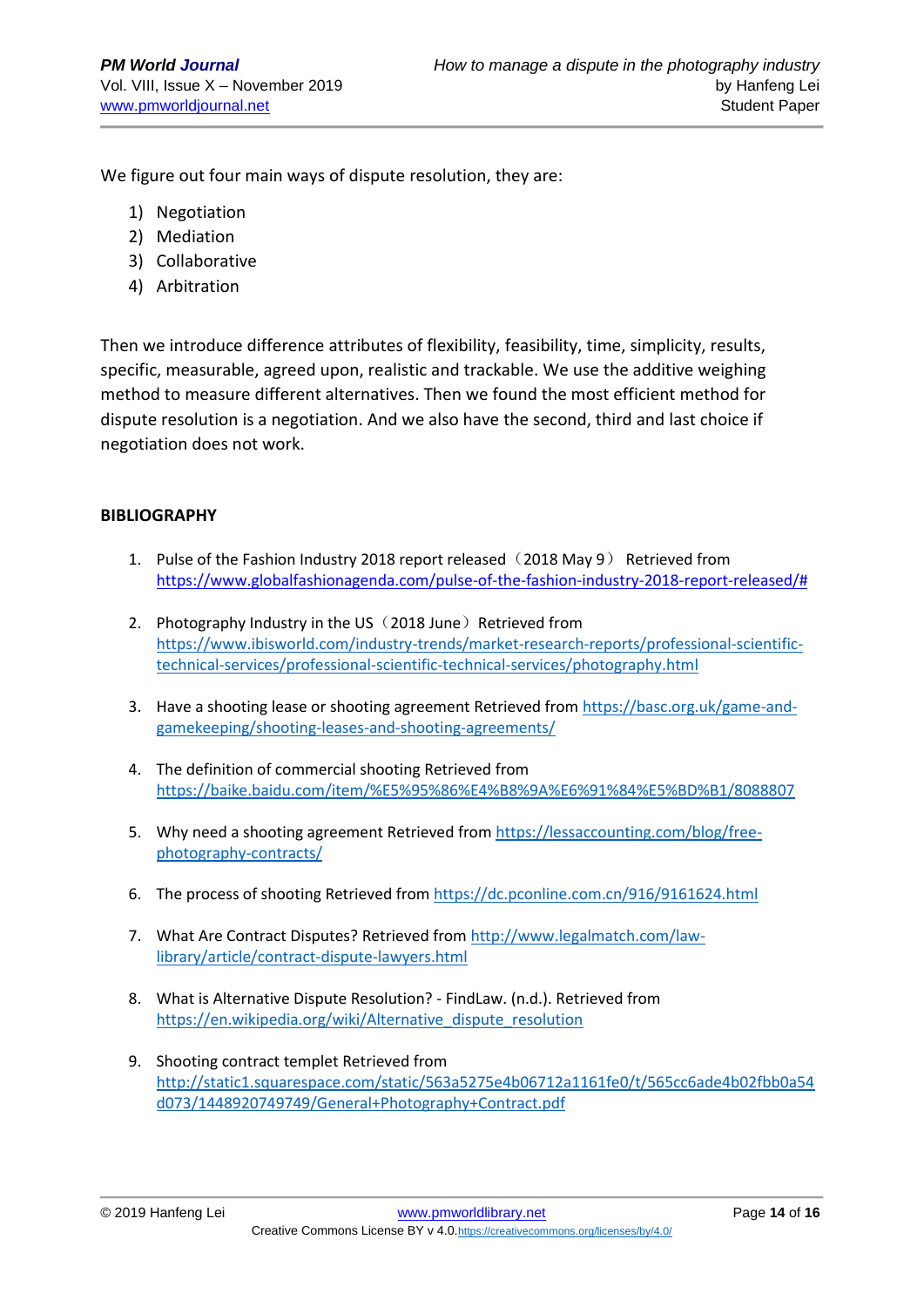- 10. Ten reasons to have a shooting contract Retrieved from [https://thelawtog.com/top-10-reasons](https://thelawtog.com/top-10-reasons-to-have-a-photography-contract/)[to-have-a-photography-contract/](https://thelawtog.com/top-10-reasons-to-have-a-photography-contract/)
- 11. Before contracting with a photographer or videography 8 step guide (2017 January 18) Retrieved from [http://www.theweddinglawyer.co.uk/2017/01/18/eight-point-checklist](http://www.theweddinglawyer.co.uk/2017/01/18/eight-point-checklist-reviewing-a-contract-for-wedding-photography-and-videography-services/)[reviewing-a-contract-for-wedding-photography-and-videography-services/](http://www.theweddinglawyer.co.uk/2017/01/18/eight-point-checklist-reviewing-a-contract-for-wedding-photography-and-videography-services/)
- 12. Wedding photographer and small claims court, Retrieved from <https://www.dpreview.com/forums/post/27236034>
- 13. Contracts Formation & Disputes Retrieved from [http://www.hhbcolorado.com/contracts\\_transactions.php](http://www.hhbcolorado.com/contracts_transactions.php)
- 14. Several things to pay attention to when signing a shooting contract Retrieved from <http://www.chnvcr.com/xingyejiedu/1724.html>
- 15. Shoot Cancellation Policy Retrieved from [https://www.fotogenieapp.com/shoot-cancellation](https://www.fotogenieapp.com/shoot-cancellation-policy/)[policy/](https://www.fotogenieapp.com/shoot-cancellation-policy/)
- 16. Combine Mediation and Arbitration Retrieved from [https://www.pon.harvard.edu/daily/mediation/deciding-on-arbitration-vs-mediation-try](https://www.pon.harvard.edu/daily/mediation/deciding-on-arbitration-vs-mediation-try-combining-them/)[combining-them/](https://www.pon.harvard.edu/daily/mediation/deciding-on-arbitration-vs-mediation-try-combining-them/)
- 17. GUILD OF PROJECT CONTROLS COMPENDIUM and REFERENCE (CaR) | Project Controls planning, scheduling, cost management and forensic analysis (Planning Planet). (n.d.). Retrieved from<http://www.planningplanet.com/guild/gpccar/formal-disputes-resolution>
- 18. General Photography Contract Form Retrieved from [https://improvephotography.com/wp](https://improvephotography.com/wp-content/uploads/2015/10/IP-ShortFormGeneralPhotographyContract.pdf)[content/uploads/2015/10/IP-ShortFormGeneralPhotographyContract.pdf](https://improvephotography.com/wp-content/uploads/2015/10/IP-ShortFormGeneralPhotographyContract.pdf)
- 19. SMART GOALS Retrieved from<https://www.projectsmart.co.uk/smart-goals.php>